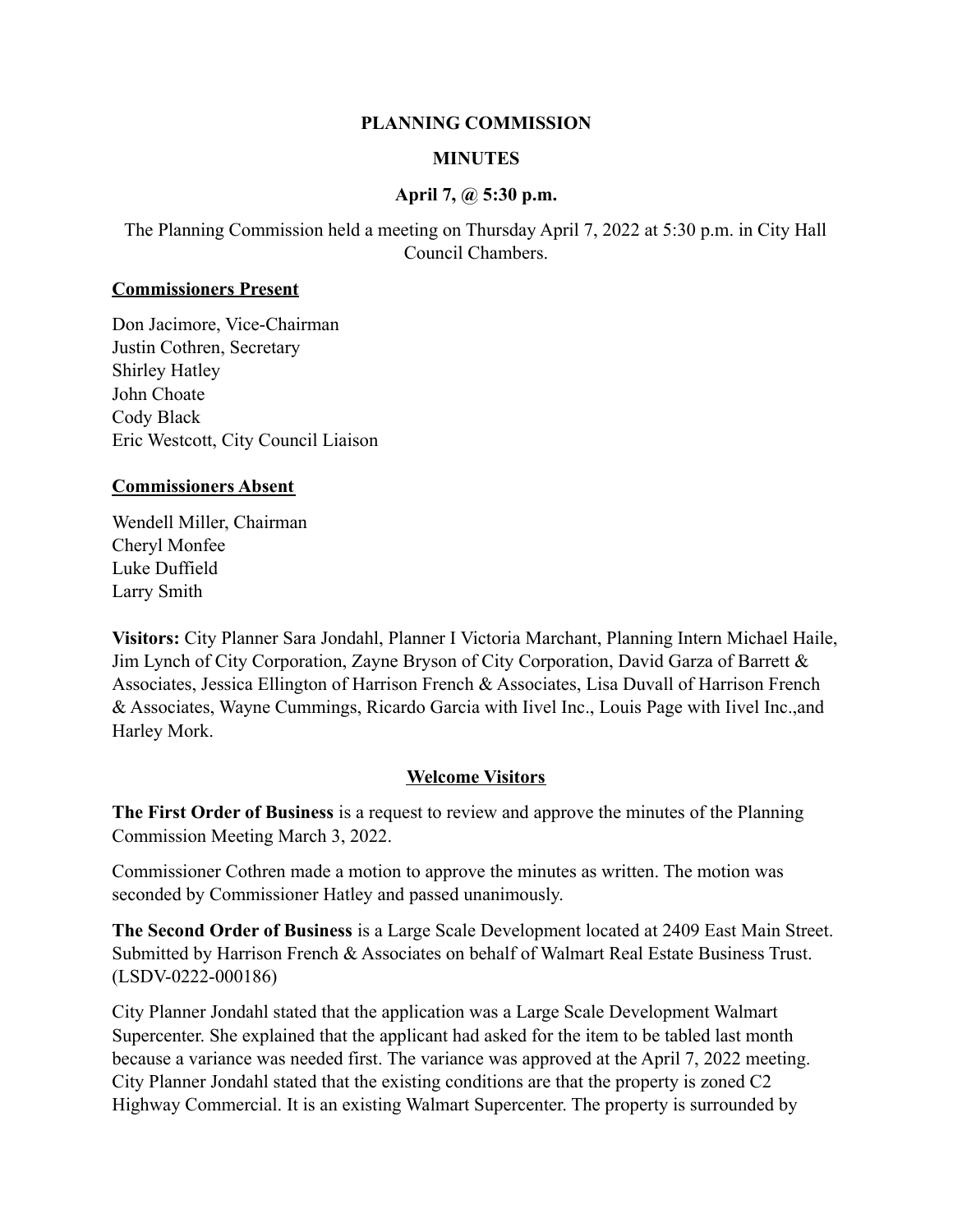retail, service, and restaurants. Access to the property is obtained from Weir Road and Elmira Avenue. There is no current access from Main Street to the property. City Planner Jondahl showed a graphic and stated that it showed the planned addition. The addition is for the Walmart Pick Up Center. City Planner Jondahl stated that all setbacks from the right-of-way and adjacent properties appear to be met. Commercial Building Design appears to be met; however, actual materials being proposed will need to be confirmed with the building permit. Sidewalks are existing, and if damaged, will be replaced by the contractor. Assuming the variance was approved the parking requirements are not met by code; however, with the variance and by practice there is sufficient parking ninety nine percent (99%) of the time.

Staff recommends approval of the Large Scale Development to allow construction of the addition for the grocery pick up expansion as a result of the findings that:

- 1. The variance allowing a reduction in total parking was approved; and,
- 2. The applicant demonstrates compliance with Article 2.10 of the Russellville Zoning code; and,
- 3. The applicant demonstrates compliance with section 7 of the Land Subdivision Development Code.

Jessica Ellington of Harrison French & Associates stated that while she did not have anything to the presentation that she was available to answer any questions.

Commissioner Choate made a motion to approve the application as presented. The motion was seconded by Commissioner Hatley and passed unanimously.

**The Third Order of Business** is a Special Use Permit to allow an Industrial Use Not Listed (Cryptocurrency Mining Facility) in a M1 zone, located at 615 Tyler Road. Submitted by Eleven11 Holdings LLC and Iivel Inc. on behalf of Travis Parker. (SPUP-0222-000184)

City Planner Jondahl stated that the application was for a crypto-currency mining facility. She stated that this application was on the opposite side of the Entergy substation from the previous application for a crypto-currency mining facility. City Planner Jondahl stated that the existing conditions are that the property is currently an undeveloped vacant parcel. The property is located between the Tyson plant along Tyler Road and the Entergy Substation along East  $6<sup>th</sup>$ street, and directly south of a residential subdivision. It is zoned M1 along with surrounding properties with the exception of the subdivision to the north, which is zoned R2. She stated that the applicant is proposing to have a small office on the property as well as a parking area, and four crypto-currency mining structures. The applicant is also applying for a sound barrier wall, which will require approval from the Board of Adjustment. Due to the height of the wall two trees and some shrubs are being requested along Tyler Road in addition to the landscaping along East 6<sup>th</sup> street. The property is currently a metes and bounds property so incidental subdivision plat will be required before a building permit may be issued. Parking has been designated in the submitted plans, but at least one (1) ADA Van accessible site will need to be included. The proposed building appears to meet Article 3.20, further review for compliance will be done with the building permit. City Planner Jondahl showed two images that had been submitted with the application. She stated that Figure B (the first figure) showed that the decibel levels to the north,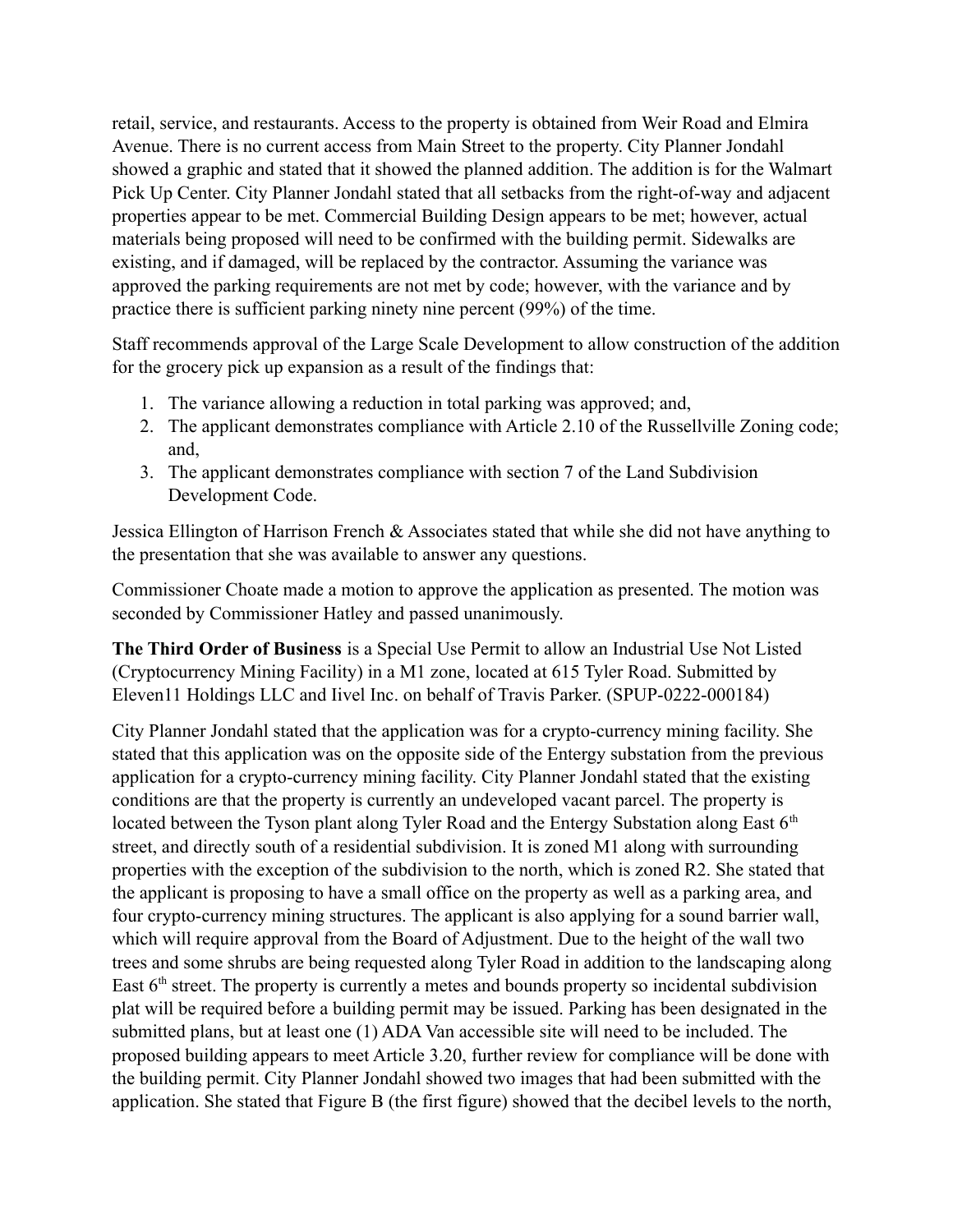along Sixth Street, would be fifty two point eight (52.8) and fifty two point three (52.3) with a thirteen (13) foot sound wall. Figure C (the second figure) showed that the decibel levels to the north along Sixth Street, would be forty nine point seven (49.7) and forty nine point three (49.3) with an eighteen (18) foot sound wall. City Planner Jondahl stated that the city of Russellville had hired an acoustical consultant. She stated that decibel levels are not linear, but logarithmic. Meaning that a zero (0) meant complete silence, a ten (10) would be ten (10) times louder, and a twenty would be one hundred (100) times louder. The EPA recommends nighttime levels be below fifty (50) dBA. The study received outlines a site plan with four containers with a four (4) sided, thirteen (13) foot tall sound barrier wall and four containers with a four (4) sided, eighteen (18) foot tall sound barrier wall. City Planner Jondahl stated that the acoustical consultant had stated that dBA levels would be fifty two point eight (52.8) and fifty two point three (52.3) with a thirteen (13) foot sound wall and forty nine point seven (49.7) and forty nine point three (49.3) with an eighteen (18) foot sound wall. She stated the consultant had provided a model of what the change at the property line would be like. City Planner Jondahl stated that the current dBA had been measured at fifty five (55) dBA at 8PM on a Friday night. She stated that the EPA recommendations could not be met, but every attempt would be made to assure the subdivision to the north is not disturbed. The dBA was modeled at fifty six point two (56.2) with the eighteen (18) foot wall. Neither wall would be sufficient to keep the levels below the EPA recommended levels due to existing readings; however, the eighteen (18) foot wall results in the lowest increase to the nighttime dBA.

Staff does recommend forwarding this application to City Council for approval of this special use permit with the following conditions:

- 1. Ensure discharge side of the EZ Blockchain Bitcoin Mining containers are pointed away from the residential areas; and
- 2. Use the north containers to shield sound the extent possible from the southern containers; and,
- 3. Construct a sound barrier around the facility that is eighteen (18) feet in height or taller. Ensure that the sound barrier is acoustically absorptive on the ides that face the containers; and,
- 4. Apply for and obtain a variance for the eighteen (18) foot sound barrier wall from the BOA; and,
- 5. Conduct post-construction compliance testing to demonstrate that the containers do not exceed fifty six point two dBA Leq (hour) in the residential area after 6 P.M.; and,
- 6. If an exceedance is measured, install acoustic louvers on the containers to provide additional noise attenuation or add additional height to the sound barrier; and,
- 7. If acoustic lovers are installed, conduct additional compliance testing to demonstrate that the containers with acoustic louvers do not exceed fifty six point two (56.2) dBA Leq in the neighborhood; and,
- 8. Submit for approval and recording an incidental subdivision application; and,
- 9. Include landscaping as proposed plus two (2) trees and three (3) shrubs in front of walls along Tyler Road.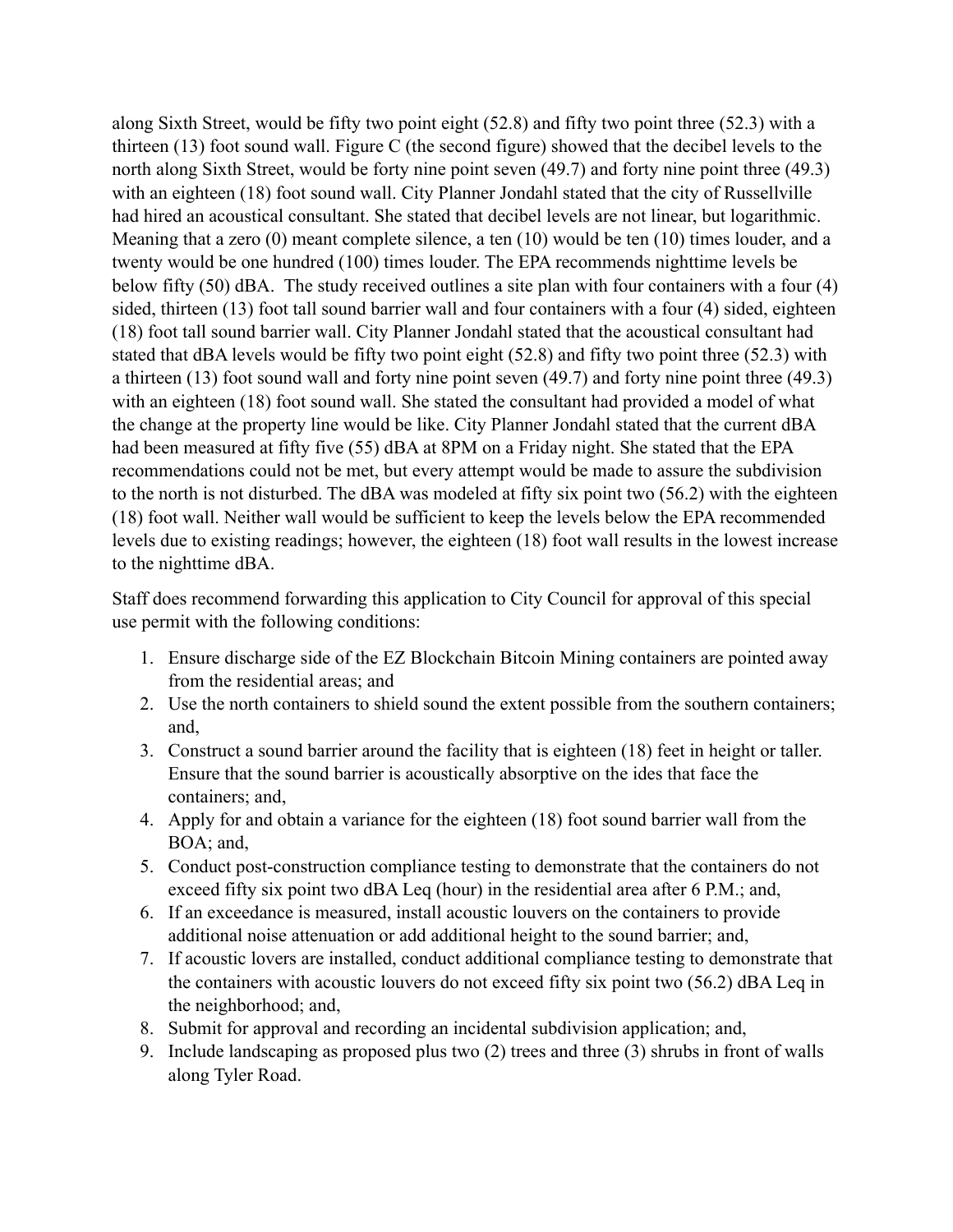As a result of the finding below:

- 1. The applicant demonstrates compliance with the regulation within Article 2.13 of the Russellville Zoning Code; and,
- 2. The proposed use is in line with the adjacent use in this district; and,
- 3. Current traffic routes are constructed in such a way to handle the traffic from the business.

Ricardo Garcia stated that he CFO of Iivel Inc. stated that Iivel Inc. had worked with staff throughout the process. He stated that both the City of Russellville and Iivel Inc. had worked with acoustical consultants that both reached similar conclusions, and when City Planner Jondahl referenced the acoustical consultants, it was to both consultants. Both consultants had reached similar determinations as to how effective a wall would be. Mr. Garcia stated that he had been out to the property that day and that the existing industrial uses were fairly loud, so he recommended taking more in-depth readings to set the baseline. He stated that both consultants had recommended taking a reading once an hour every hour for one day to set a baseline. Mr. Garcia stated that Iivel Inc. was willing to go with the eighteen (18) foot wall. He wished to highlight the sound barrier wall, and the material that will be used. He asked to have flexibility to determine the material, as look at different adsorptive materials, and more of that would be covered in the variance.

Councilman Westcott asked what other locations for Bitcoin mining did Iivel Inc. have. Louis Page, CEO of Iivel Inc. stated that currently their operations were distributed with about twenty (20) machines around Northwest Arkansas in several different locations. He stated that this location was intended to grow the operation outside of its initial area. Councilman Westcott expanded upon his question by asking if any of these locations are in similarly residential areas. Mr. Page stated Iivel Inc. did have locations in Fayetteville in residential areas.

Commissioner Jacimore asked what the sound barrier would look like. Mr. Page stated that the company that quoted the eighteen (18) foot wall typically had two pylons with the sound barrier wall slide in-between them. Mr. Garcia stated that pictures of the wall had been submitted with the application. He stated that it was likely that some of the other factories had them around HVAC units or chillers, but they look similar to I-beams with metal between them. Similar to that of a metal or prefabricated building.

Commissioner Black asked if the city had received any comments on the project from that area, and if with the walls the sound levels in that area would not increase. City Planner Jondahl first stated that the city had not received any comments from the public on the project. She then stated that the sound levels will increase from fifty five (55) to fifty six point two (56.2) according to the city's acoustical consultant. City Planner Jondahl stated that the area was industrial and already above EPA recommendations. It is not possible to return to the fifty (50) recommended by the EPA. She stated that the approval would give allowance for a small increase; however, it is requiring the specific site to meet the EPA levels. Due to the existing sound levels in the area, the overall levels would go up. City Planner Jondahl stated that this was a realistic solution and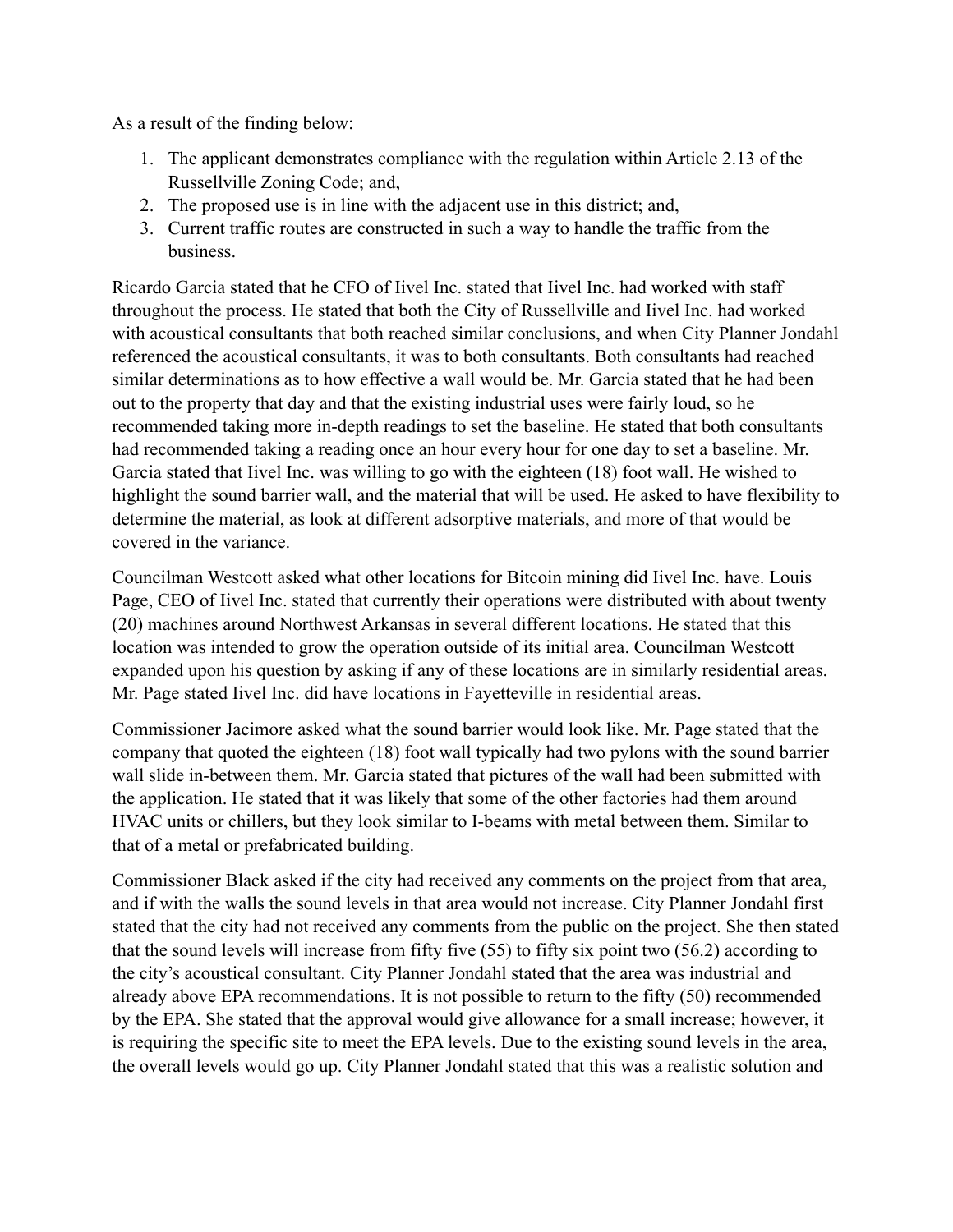either the city could deny the application, which she said may not be the right course of action, but this was the minimum the city could do to protect citizens already in that area.

Commissioner Black asked if the city code had any set decibel levels in it. City Planner Jondahl stated that the code did not.

Commissioner Black asked to clarify if Iivel Inc. was willing to work with the city on the sound levels. Mr. Garcia stated that it was very concrete to say fifty six point two (56.2), and if someone went out the property at any given time they could get readings from fifty two (52) to sixty two (62) and eighty (80) when a car drives by. He said that Iivel Inc. was completely willing to work with the city and the last thing he wanted was complaints. Mr. Garcia stated that he believed that part of working together on this was getting a more accurate baseline that everyone understands.

Commissioner Cothren asked if the location would operate continuously (24/7). Mr. Garcia stated that the location would operate continuously, and that's why night time readings would be key.

Mr. Page stated that he believed the best way to think of the equipment is to compare it to a refrigerator or cooling unit, similar to what Tyson has. He stated that Iivel Inc. acoustic consultant used similar equipment as a model for the hardware that would be used at the location. He also stated that some of the measurements used were based on measurements taken from a location in Atlanta with the same hardware that would be used at the location.

Commissioner Black asked City Planner Jondahl if some flexibility should be built into the motion with the dBA levels. City Planner Jondahl stated that staff had taken the fifty six point two (56.2) number from the acoustical consultant. She stated that she had taken the acoustical consultant's recommendation, but she doesn't have a problem with flexibility being built into the motion once a baseline is determined.

David Garza with Barrett  $\&$  Associates stated that it was imperative that the flexibility be a range both above and below the fifty six point two (56.2) level. He stated that the developers will have to invest a significant amount and the range above and below would be better for them. City Planner Jondahl stated that on the same point, she would reach out to the city's acoustical consultant and ask for a recommended range.

Commissioner Black made a motion to approve as presented with the flexibility on dBA levels permitted to staff per acoustical consultant recommendation. The motion was seconded by Commissioner Choate and passed unanimously.

**The Fourth Order of Business** is a Special use Permit to allow a Storage Building/Container Sale or Rental business in a C2 zone, located at 3333 South Arkansas Avenue. Submitted by Scarlett Marketing & Design on behalf of 3333 LLC. (SPUP-0322-000196)

City Planner Jondahl stated that the property was located on South Arkansas Avenue by the railroad crossing. She stated that the existing conditions are that the property has previously been used as a rent to own storage building sales, discontinued in 2021. The property is located along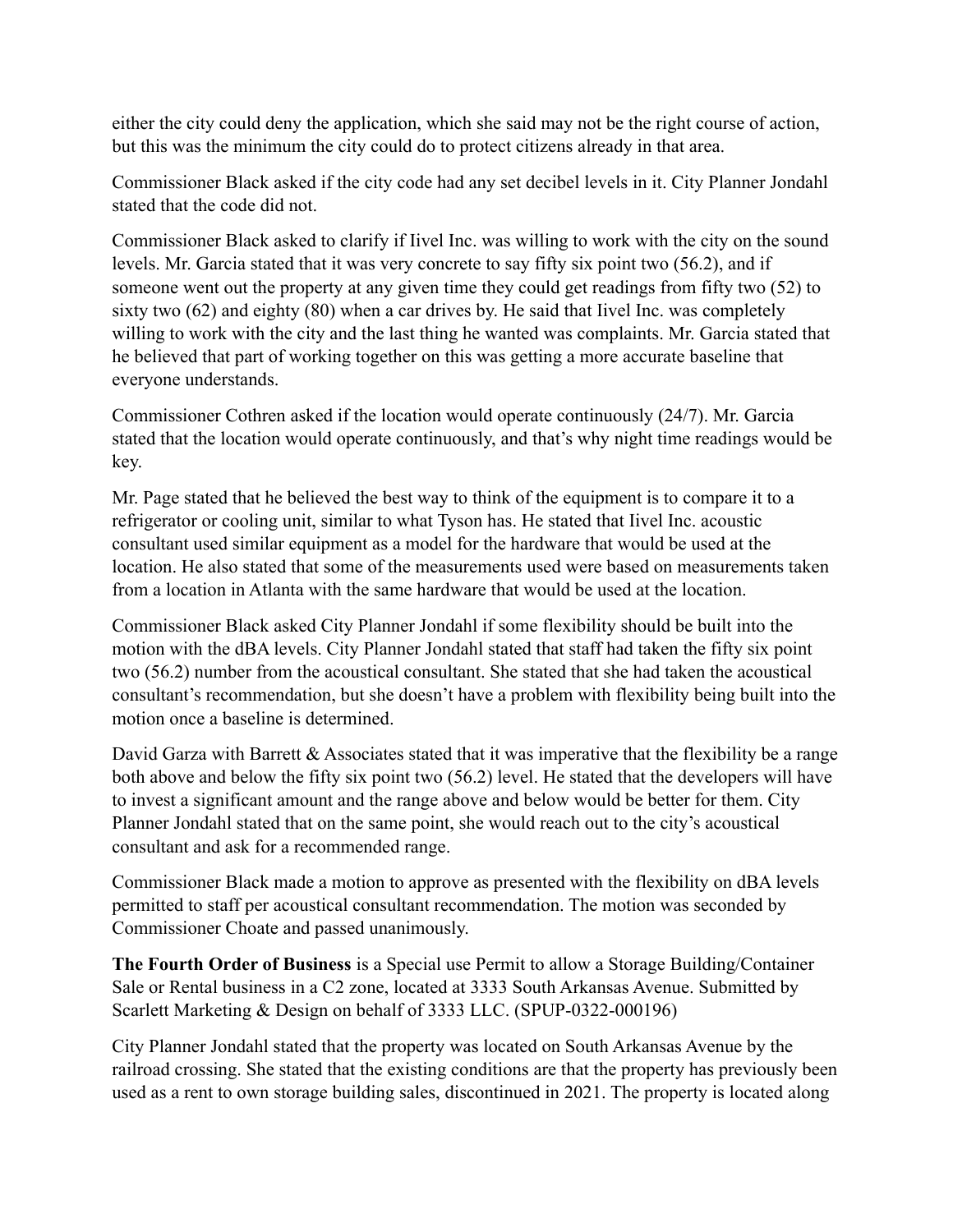South Arkansas in a C2 zone. Some of the current uses in the area are metal recycling, auto sales, Greenway tractor, gas stations, Atwoods, and 420 RX. City Planner Jondahl stated that building permits cannot be issued to a metes and bounds property, so an incidental subdivision application will also be needed. The application for the incidental subdivision should be staff level. Parking shows sufficient parking for the building including one (1) ADA van accessible space. She stated that the storage buildings would be located adjacent to hard surface parking. If additional units are added, additional hard surface may be required, with accompanying permits. City Planner Jondahl stated that the façade of the office is being renovated in compliance with Article 3.20 of the Russellville Zoning Code. The drainage report will need to consider ultimate site development.

It is staff's recommendations to forward this application to City Council for approval of this special use permit with the following conditions:

- 1. The site plan is approved as proposed, if in the future additional buildings are requested, a hard surface drive aisle must be applied for and approved provided prior to placing any additional buildings; and,
- 2. If placing additional structures behind the building, provide drainage report and receive approval prior to building permit issuance; and,
- 3. Apply for an incidental subdivision prior to obtaining building permits, finalize the process prior to certificate of occupancy being issued.

As a result of the findings below:

- 1. The applicant demonstrates compliance with the regulations within Article 10 of the Russellville Zoning Code; and,
- 2. The proposed use is in line with the adjacent use in this district; and,
- 3. Current traffic routes are constructed in such a way to handle the traffic from the business.

Commissioner Jacimore asked how many units the applicant plans on keeping at the site at any given time. City Planner Jondahl stated that eight (8) units are planned for the location.

Commissioner Choate made the motion to approve as presented. The motion was seconded by Commissioner Black and passed unanimously.

**The Fifth Order of Business** is a vacation of a portion of unnamed right-of-way in the Renfrow Subdivision located at 1303 SR 124. Submitted by Barrett & Associates on behalf of B&L Mini Storage. (VAC-0322-000192)

City Planner Jondahl stated that the application was for the vacation of an unnamed right-of-way for the Harmon Mini Storage. It was noted during the applicant's previous incidental subdivision application for this property that part of the development was in the unopened right of way. She stated the existing conditions are that the property is zoned C2 Highway commercial. The property is in the Weir Road Development District. There are a variety of uses within the area. The application is a result of adding the last storage building to the site. City Planner Jondahl stated that the unopened right-of-way was platted in 1950 and there would be no impact to the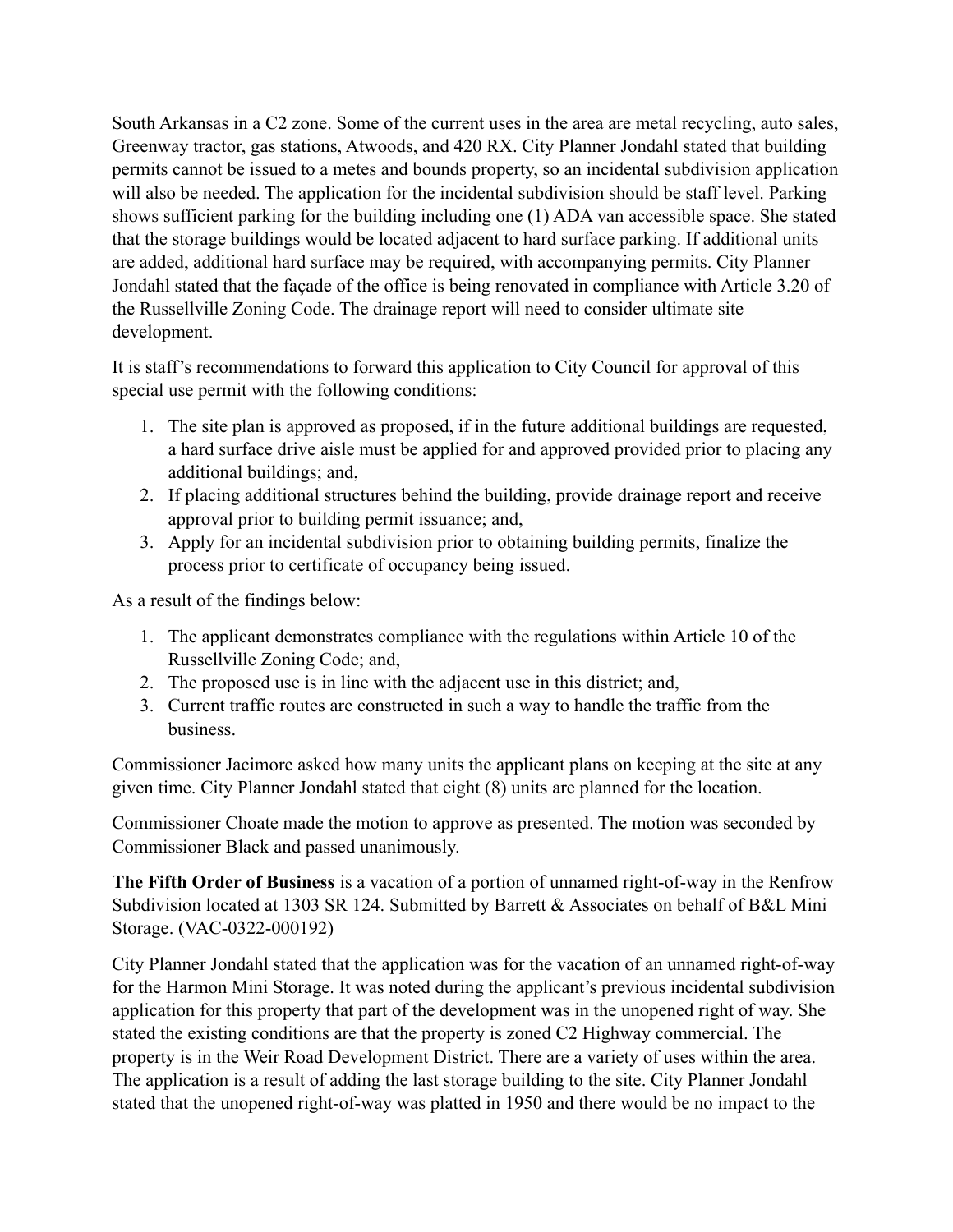public Trust Functions. There were no objections filed by utility companies. A private detention pond now within bounds of private property, transferring rights of maintenance to the private property owner.

It is staff's recommendation to forward this application to City Council for approval as a result of the findings below:

- 1. There is not an impact to the Public Trust, Land Use impacts, and no adverse effects to the Public Benefit; and,
- 2. No objections filed by any utility company for the Vacation; and,
- 3. No Current installations within the easement prohibiting the vacation of the unopened right-of-way.

Commissioner Black asked if the vacation should have taken place during the previous application. City Planner Jondahl stated yes this should already have been done but was missed during the previous application. The mistake was caught during the building of the last storage building, as a result this is the finalization of the process.

Commissioner Black made a motion to approve as presented. The motion was seconded by Commissioner Hatley and passed unanimously.

# **The Sixth Order of Business** is a discussion of the Russellville Zoning Code Update.

City Planner Jondahl stated that every month she would be updating the commission on the progress of the zoning code update. She stated that no new documents had been provided since the previous meeting. City Planner Jondahl stated that every meeting's update would be started with the same graphic. This is to remind the commission of the quality of place that will be achievable with the new code. The city will design for people and places, have clear standards, and have predictable/simplified processes. She discussed items previously reported on. The Visual preference survey, which is still taking responses, the updated Commercial Building Design Standards, the Multifamily Design Standards, and the discussion on Fences, Walls and Landscape requirements. City Planner Jondahl stated the discussion topics for the month of April. They are expanding on the Landscape Section requirements, allowances for different housing choices – Lot Area Requirements, Walkable neighborhood, Mixed Use Zone, streamlined review process, and the Table of Permitted Uses. She stated that the week of March 28, 2022 the city held a public input meeting, which thirteen (13) citizens attended. After the meeting during the conversations the consultants took several notes based on citizens input. City Planner Jondahl discussed the Commercial Site Landscaping. The requirements discussed included street trees, frontage buffers, parking lot trees, and buffers between multifamily and single-family residences. She stated that the adjacent zone affected what was required of the buffer. City Planner Jondahl stated that the goal of the Landscaping update was to improve the aesthetics of the community. City Planner Jondahl discussed the Industrial Sites Landscaping. The requirements discussed included street trees, frontage buffers, parking lot trees, buffers between industrial and single-family residences, and landscaped perimeter buffers. She also spoke about different housing choices that will be allowed in the new code. This is to give residential developers more flexibility on their sites. Part of allowing different housing choices is